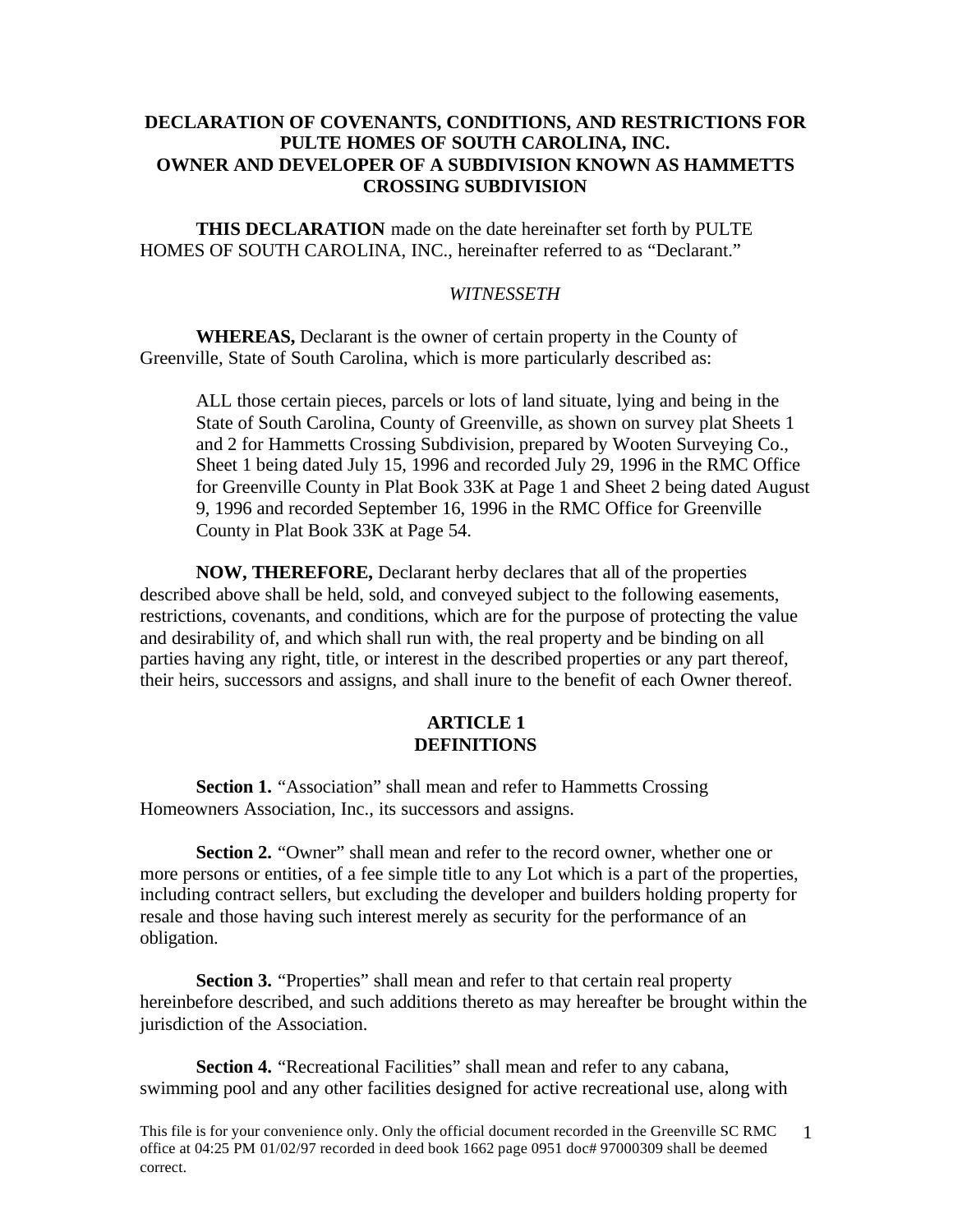the parking areas on the Common Area and any additions thereto. The recitals contained herein are for illustration only, and nothing contained in this Section or in the Declaration shall obligate Declarant or the Association to construct specific recreational facilities.

**Section 5.** "Lot" shall mean and refer to any numbered plot of land shown upon any recorded subdivision map of the Properties.

Section 6. "Declarant" shall mean and refer to Pulte Homes of South Carolina, Inc., a Michigan Corporation, its successors and assigns, and other builders in the event Pulte Homes of South Carolina, Inc. sells said builder's lots to be built for resale.

**Section 7.** "Builder" shall mean and refer to Pulte Homes of South Carolina, Inc a Michigan Corporation, its successors and assigns, and other builders in the event Pulte Homes of South Carolina Inc. sell said lots to be built for resale.

# **ARTICLE II PROPERTY RIGHTS**

**Section 1. Owner's easements of enjoyment.** Every Owner shall be a member of the Homeowners Association, which memberships shall be appurtenant to and shall pass with the title to ever Lot, subject to the following provisions.

- (a) The right of the Association to charge reasonable fees for the maintenance of lighting entrances, common areas, fences, landscaping, sprinkler systems, light fixtures and related bulbs and other reasonable expenses.
- (b) The right of the Association to suspend the voting rights of an Owner for any period not to exceed (sixty) 60 days for any infraction of its published rules and regulations.
- (c) The right of the Association to dedicated or transfer all or any part of the Common Area to any public agency, authority or utility for such purposes and subject to such conditions as may be agreed to by the Members. No such dedication or transfer shall be effective unless an instrument agreeing to such dedication or transfer is signed by 2/3rds of each class of members has been recorded.
- (d) The right of the Association to impose regulations for the use and enjoyment of the Common Area and improvements thereon, which regulations may further restrict the use of the Common Area:
- (e) The right of the Association, in accordance with its Articles and By-Laws, to borrow money for the purpose of improving the Common Area and facilities thereon. No such mortgage of the Common Area shall be effective unless an instrument agreeing to such mortgage of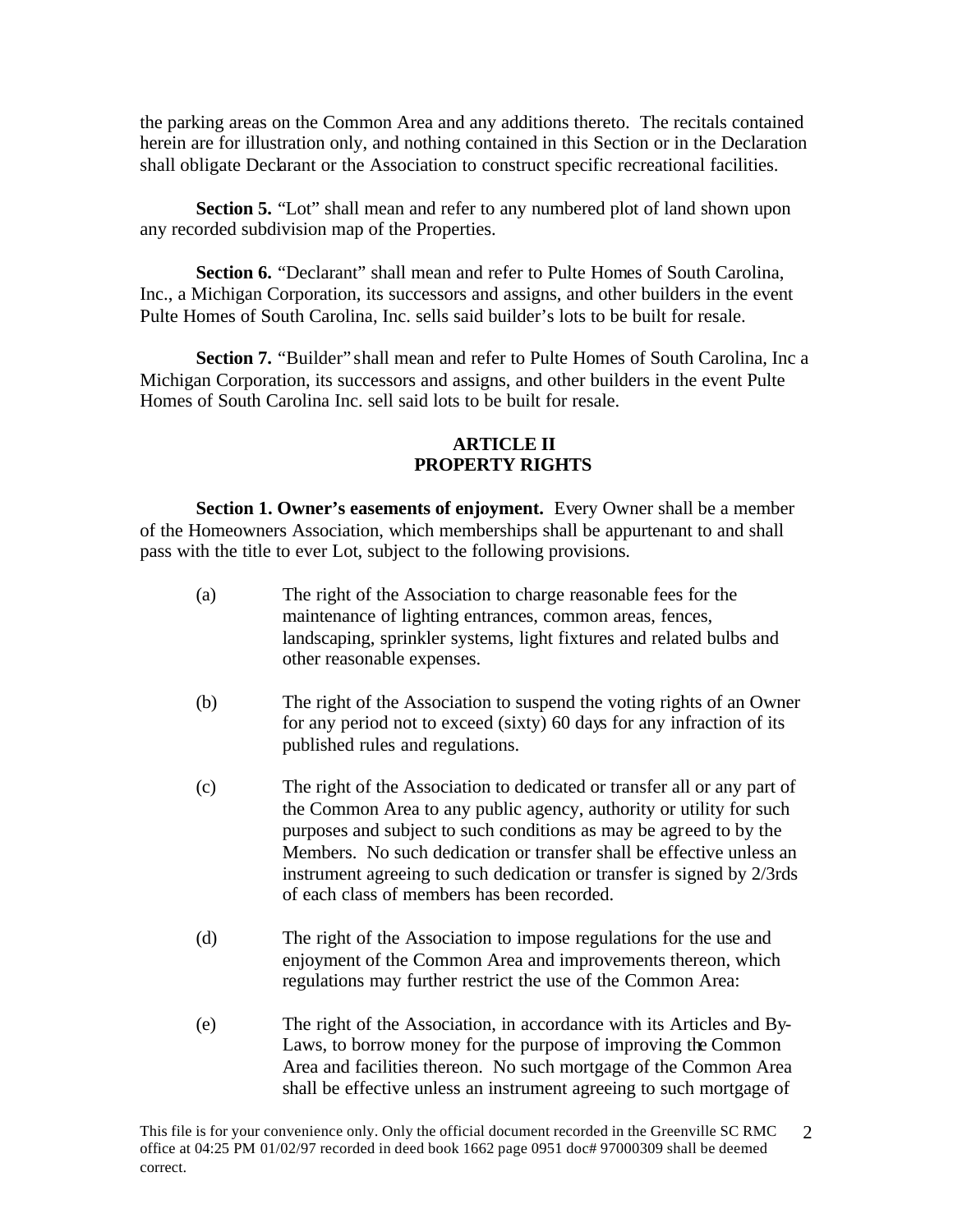Common Area is signed by 2/3rds of each class of members. Also, so long as there is Class B Membership, mortgage of any Common Area must also be approved by the U.S. Department of Veterans Affairs; and

(f) The right of the Association to exchange portions of Common Area with the Declarant for substantially equal areas of the properties for the purpose of eliminating unintentional encroachments of improvements onto portions of the Common Areas or any other purpose or reason. As long as there is Class B Membership, no such exchange of portions of Common Area with the Declarant shall be effective unless an instrument agreeing to such exchange has been approved by the U.S. Department of Veteran Affairs.

**Section 2.** The Association shall have two classes of voting membership:

**Class A.** Class A Members shall be all Owners, with the exception of the Declarant and Builder, and shall be entitled to one vote for each Lot owned. When more that one person holds an interest in any Lot, all such persons shall be members. The Vote for such Lot shall be exercised as they determine, but in no event shall more than one vote be cast with respect to any Lot.

**Class B.** The B member(s) shall be the Declarant and Builder and shall be entitled to three (3) votes for each Lot owned. The Class B membership shall cease and be converted to Class A membership on the happening of either of the following events, whichever occurs earlier:

- (a) when the total votes outstanding in the Class A membership equal the total votes outstanding in the Class B membership, or
- (b) on January 1, 2010.

# **ARTICLE III COVENANT FOR MAINTENANCE ASSESSMENTS**

**Section 1. Creation of the lien and personal obligation of assessments.** Each Owner of any Lot by acceptance of a deed therefore, whether or not it shall be so expressed in such deed, is deemed to covenant and agree to pay to the Association: (1) annual assessment or charges, and (2) special assessments for capital improvements, such assessments to be established and collected as hereinafter provided. The annual and special assessments, together with interest, costs, and reasonable attorney's fees, shall be a charge on the land and shall be a continuing lien upon the property against which each such assessment is made. Each such assessment, together with interest, costs, and reasonable attorney's fees, shall also be the personal obligation of the person who was the Owner of such property at the time when the assessment fell due. The personal obligation for delinquent assessments shall not pass to his successors in title unless expressly assumed by them.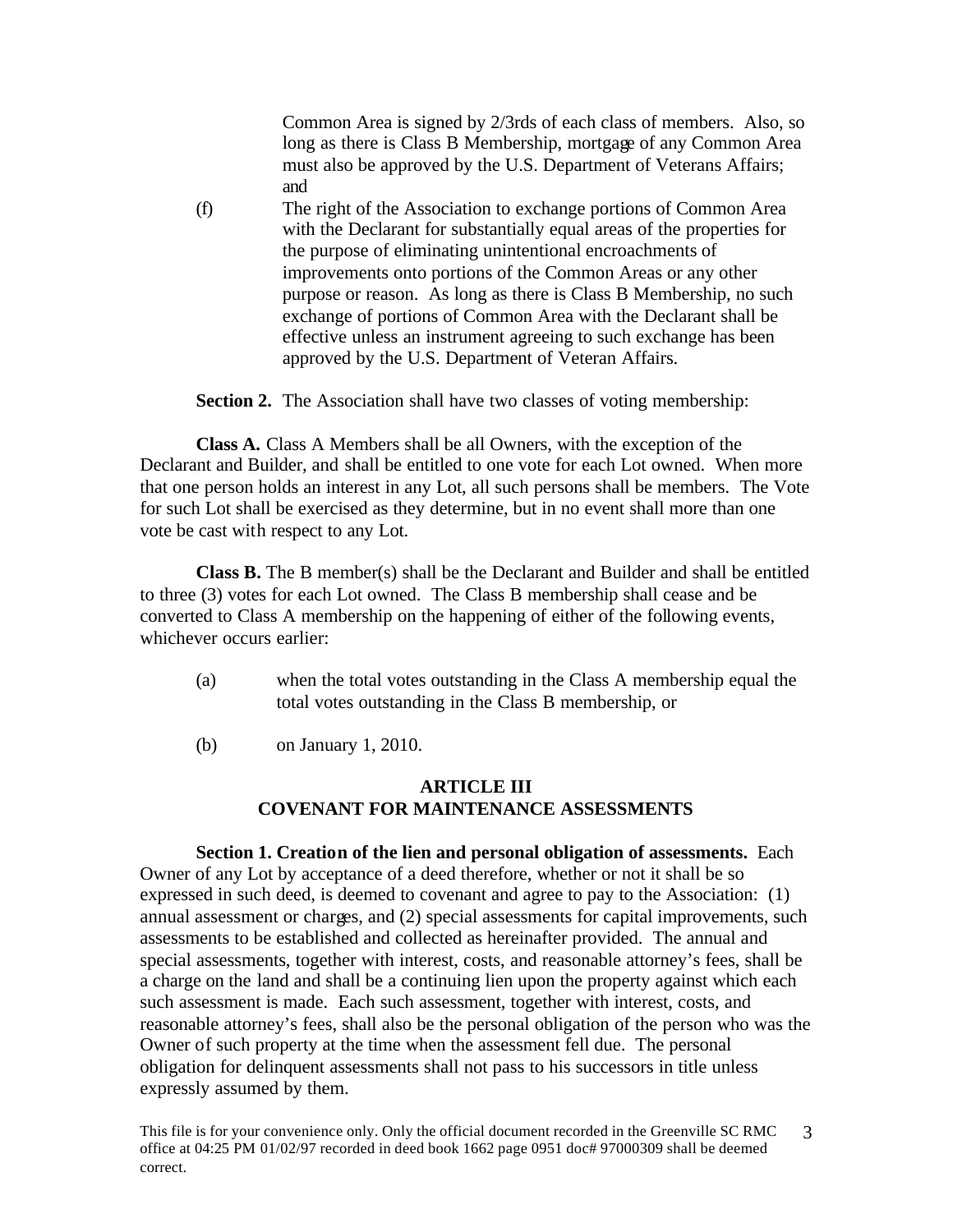#### **Section 2. Purpose of Assessments.**

- (a) The assessments levied by the Association shall be used exclusively to promote the recreation, health, safety and welfare of the residents of Hammetts Crossing and in particular for the improvement and maintenance of services and facilities devoted to this purpose and related to the use and enjoyment of the Common Area, including but not limited to, the costs of repairs, replacements and additions, the cost of labor, equipment, materials, management and supervision, the payment of taxes assessed against the Common Area: the maintenance of water and sewer mains in and upon the Common Area: the maintenance of open spaces and streets which have not been accepted for dedication by a public authority, roadway medians and islands (including medians and islands located in dedicated rights-of-way), drives and parking areas within the Common Area, the procurement and maintenance of insurance in accordance with the By-Laws; the maintenance of the cabana, swimming pool, etc.; the maintenance of lakes, ponds, retention areas or other bodies of water located within the Common Area; the maintenance of dams and areas surrounding such water; the maintenance of entranceways, landscaping and lighting of Common Area, road medians and islands and entranceways, the lighting of streets (whether public or private); the payment of charges for garbage collection and municipal water and sewer services furnished to the Common Area; the costs associated with duties of the Architectural Control Committee; the employment of attorneys and other agents to represent the Association when necessary; the provision of adequate reserves for the replacement of capital improvements including, without limiting the generality of the foregoing, paving, and any other major expense for which the Association is responsible; and such other needs as may arise.
- (b) The Association shall establish and maintain an adequate reserve fund for the periodic maintenance, repair and replacement of improvements to the Common Area and those other portions of the Properties which the Association may be obligated to maintain. Such reserve fund is to be established out of regular assessments for common expense.
- (c) All monies collected by the Association shall be treated as the separate property of the Association, and such monies may be applied by the Association to the payment of any expense of operating and managing the Properties, or to the proper undertaking of all acts and duties imposed upon it by virtue of this Declaration, the Articles of Incorporation and the By-Laws of the Association. As monies for any assessment are paid to the Association by the other Owners. Although all funds and common surplus, including other assets of the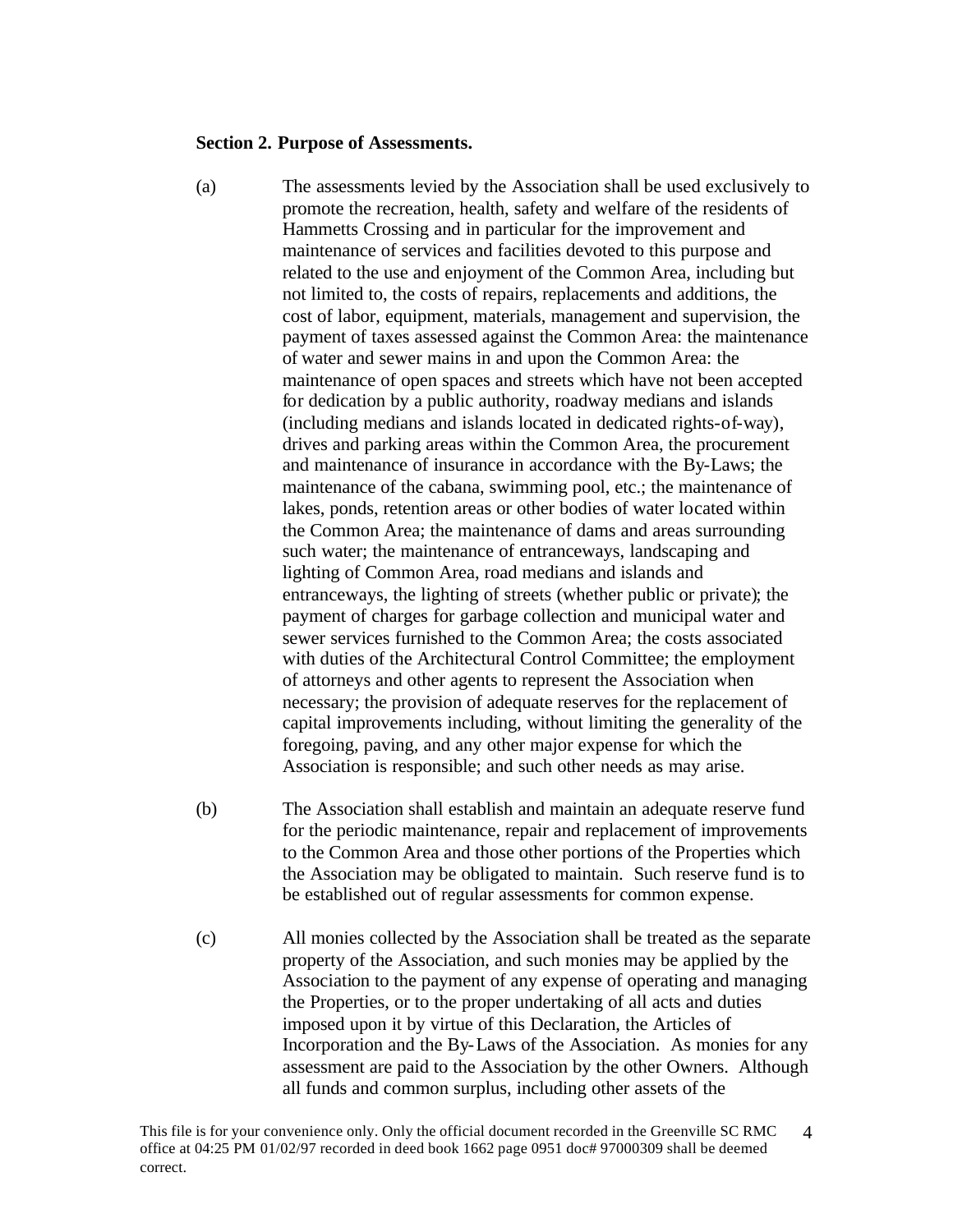Association, and any increments thereto or profits derived therefrom shall be held for the benefit of the members of the Association, no member of the Association shall have the right to assign, hypothecate, pledge or in any manner transfer his membership interest therein, except as an appurtenance to his Lot. When a Lot Owner shall cease to be a member of the Association by reason of his divestment of ownership of his Lot, by whatever means, the Association shall not be required to account such Owner for any share of the fund or assets of the Association, or which may have been paid to the Association by such Owner, as all monies which any Owner has paid to the Association shall be and constitute an asset of the Association which may be used in the operation and management of Properties.

**Section 3. Maximum annual assessment.** Until January 1 of the year immediately following the conveyance of the first Lot to an Owner, the maximum annual assessment shall be Two hundred Fifty and no/100 (\$250.00) Dollars per Lot and Paid on a calendar year bases unless changed by the Homeowners Association.

- (a) From and after January 1 of the year immediately following the conveyance of the first Lot to any Owner, the maximum annual assessment may be increased each year not more than five (5%) percent above the maximum assessment for the previous year without a vote of the membership.
- (b) From and after January 1 of the year immediately following the conveyance of the first Lot to an Owner, the maximum annual assessment may be increased above five (5%) percent only by a vote of two-thirds (2/3) of each class of members who are voting in person or by proxy, at a meeting duly called for this purpose.
- (c) The Board of Directors may fix the annual assessment at an amount not in excess of ten percent (10%) above the previous year's assessment, subject to the provisions as provided for in these Restrictions.

**Section 4. Special assessments for capital improvements.** In addition to the annual assessments authorized above, the association may levy, in any assessment year, a special assessment applicable to that year only for the purpose of defraying, in whole or in part, the cost of any construction, reconstruction, repair, or replacement of a capital improvement in the Subdivision, provided that any such assessment shall have the assent of two-thirds (2/3) of the votes of each class of members who are voting in person or by proxy at a meeting duly called for this purpose.

**Section 5. Notice and quorum for any action authorized under Section 3 and 4.** Written notice of any meeting called for the purpose of taking any action authorized under Section 3 or 4 shall be sent to all members not less than thirty (30) days nor more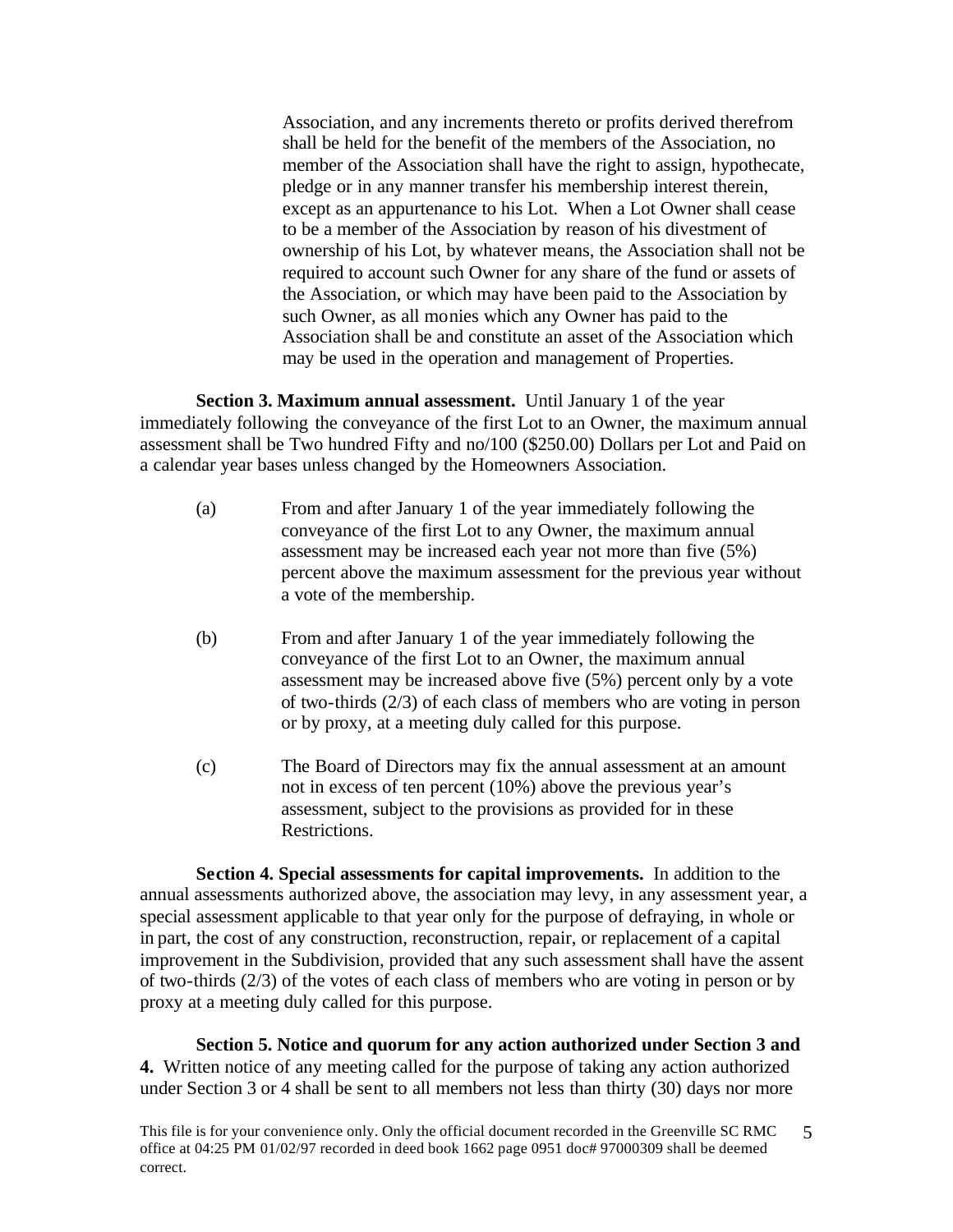than sixty (60) days in advance of the meeting. At the first such meeting called, the presence of members or of proxies entitled to cast sixty (60%) percent of all the votes of each class of membership shall constitute a quorum. If the required quorum is not present, another meeting may be called subject to the same notice requirement, and the required quorum at the subsequent meeting shall be one-half (1/2) of the required quorum at the preceding meeting. No such subsequent meeting shall be held more than sixty (60) days following the preceding meeting.

**Section 6. Uniform rate of assessment.** Both annual and special assessments must be fixed at a uniform rate for all Lots and may be collected on a monthly basis.

**Section 7. Date of commencement of annual assessments; due dates.** The annual assessments provided for herein shall commence as to all Lots on the first day of January following the purchase of the property by an owner. The first annual assessment shall be adjusted according to the number of months remaining in the calendar year. The Board of Directors shall fix the amount of the annual assessment against each Lot at least thirty (30) days in advance of each annual assessment period. Written notice of the annual assessment shall be sent to every Owner subject thereto. The due dates shall be established by the Board of Directors. The Association shall, upon demand, and for a reasonable charge, furnish a certificate signed by an officer of the Association setting forth whether the assessments on a specified Lot have been paid. A properly executed certificate of the Association as to the status of assessments on a Lot is binding upon the Association as the date of its issuance. The Declarant shall **fund** such amount necessary to pay approved expenses in excess of the amount collected by the Association until the date Class B membership ceases.

**Section 8. Effect of nonpayment of assessments: Remedies of the Association.** Any assessment not paid within thirty (30) days after the due date shall bear interest from the due date at the rate of ten (10%) percent per annum. The Association may bring an action at law against the Owner personally obligated to pay the same, or foreclose the lien against the property. No Owner may waive or otherwise escape liability for the assessments provided for herein by abandonment of his lot or otherwise.

**Section 9. Subordination of the lien to mortgages.** The lien of the assessments provided for herein shall be subordinate to the lien of any first mortgage, Sale or transfer of any Lot shall not affect the assessment lien. However, the sale or transfer of any lot pursuant to mortgage foreclosure or any proceeding in lieu thereof, shall extinguish the lien of such assessments as to payments which became prior to such sale or transfer. No sale or transfer shall relieve such Lot from liability for any assessments thereafter becoming due or from the lien thereof.

# **ARTICLE IV ARCHITECTURAL CONTROL**

**Section 1.** The Architectural Committee shall be composed of Ted Smith, James W Amos, and Pete Kellos or their designates. In all matters, a majority vote shall govern.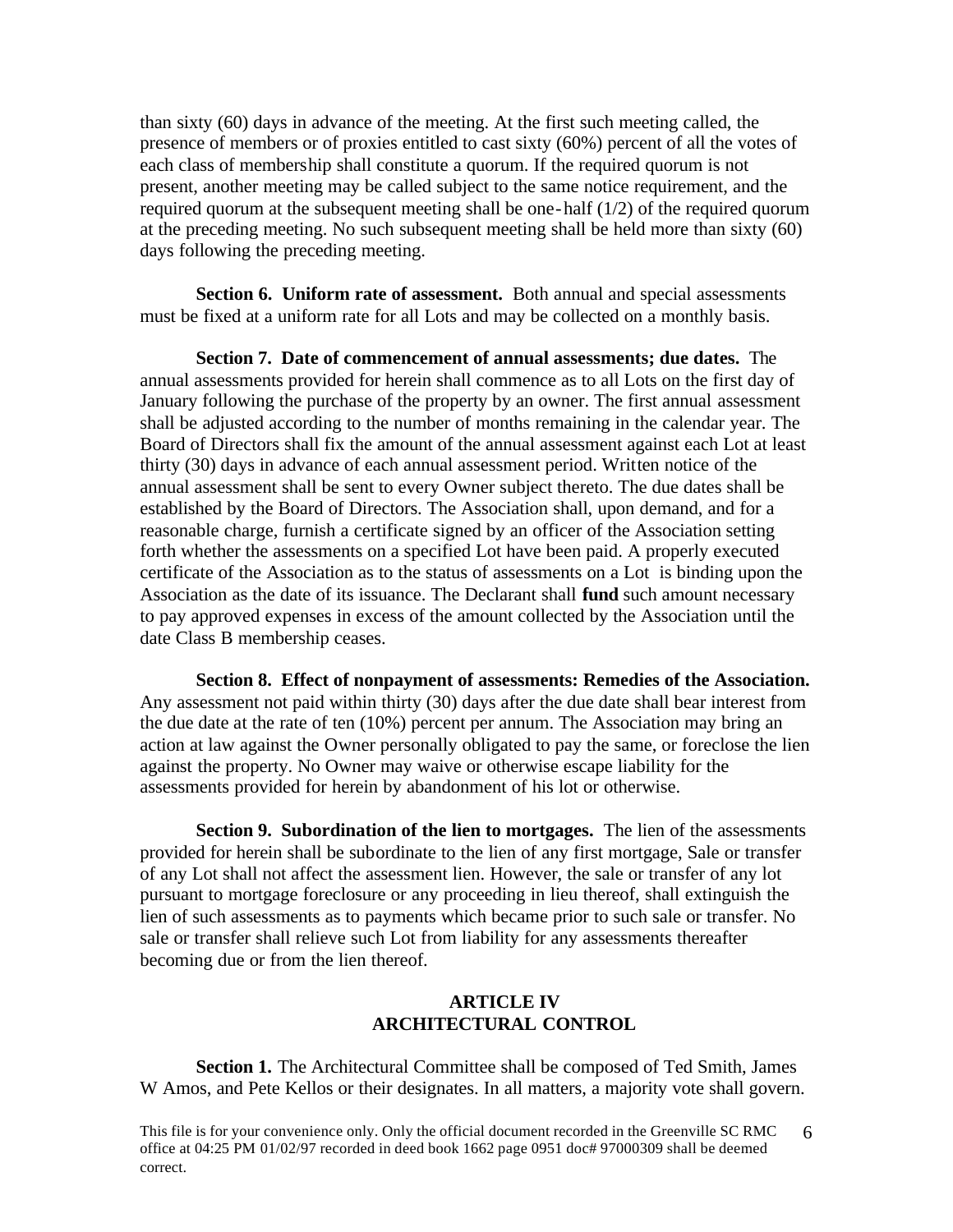**Section 2.** No building, fence, wall or other structure shall be commenced, erected or maintained upon the Properties, nor shall any exterior addition to, or change, or alteration therein be made until the plans and specifications showing the nature, kind, shape, height, materials, and location of the same shall have been submitted to and approved in writing as to harmony of external design and location in relation to surrounding structures and topography by the Architecture Committee.

**Section 3.** The Architecture Committee shall have the right to refuse to approve any plans, specifications, and/or plot plans, taking into consideration the suitability of the proposed building or other improvements, the materials of which it is to be built, whether or not it is in harmony with the surroundings, and the effect it will have on other residences already constructed.

**Section 4.** Prior to the commencement of any construction, each Owner shall submit to the Architecture Committee, in duplicate, plans and drawings, in a one-eighth (1/8) scale or larger, which shall contain, at a minimum:

- (a) front elevations
- (b) floor plans;
- (c) the area of heated floor space;
- (d) exterior building material to include color and type of material (vinyl, aluminum, cedar, etc.)
- (e) exterior trim color;
- (f) roofing material and color;

These requirements also pertain to any alterations and/or additions to existing structures.

The documents and other information required to be submitted shall be delivered or mailed to the Architectural Committee of Hammetts Crossing, 7 C Brendan Way, Greenville, SC 29615. One complete set shall be retained by the Architectural Committee and the second complete set shall be returned to the applicant, with the Architectural Committee's approval or disapproval clearly noted thereon.

**Section 5.** In the event the Architecture Committee, of its designated committee, fails to approve or disapprove such plans within thirty (30) days after they have been submitted to it, such approval will be automatic. The terms "Building" or "improvements" shall be deemed to include the erection, placement, or alteration of any wall, fence driveway, or parking area, or any such activity undertaken subsequent to initial construction.

**Section 6.** The Architectural Committee is authorized to modify or amend during or before in the construction or alteration of any building, the Article of these restrictions concerning set-back and location and size of improvements if, in the opinion of the Architecture Committee, such shall be necessary to prevent undue hardship.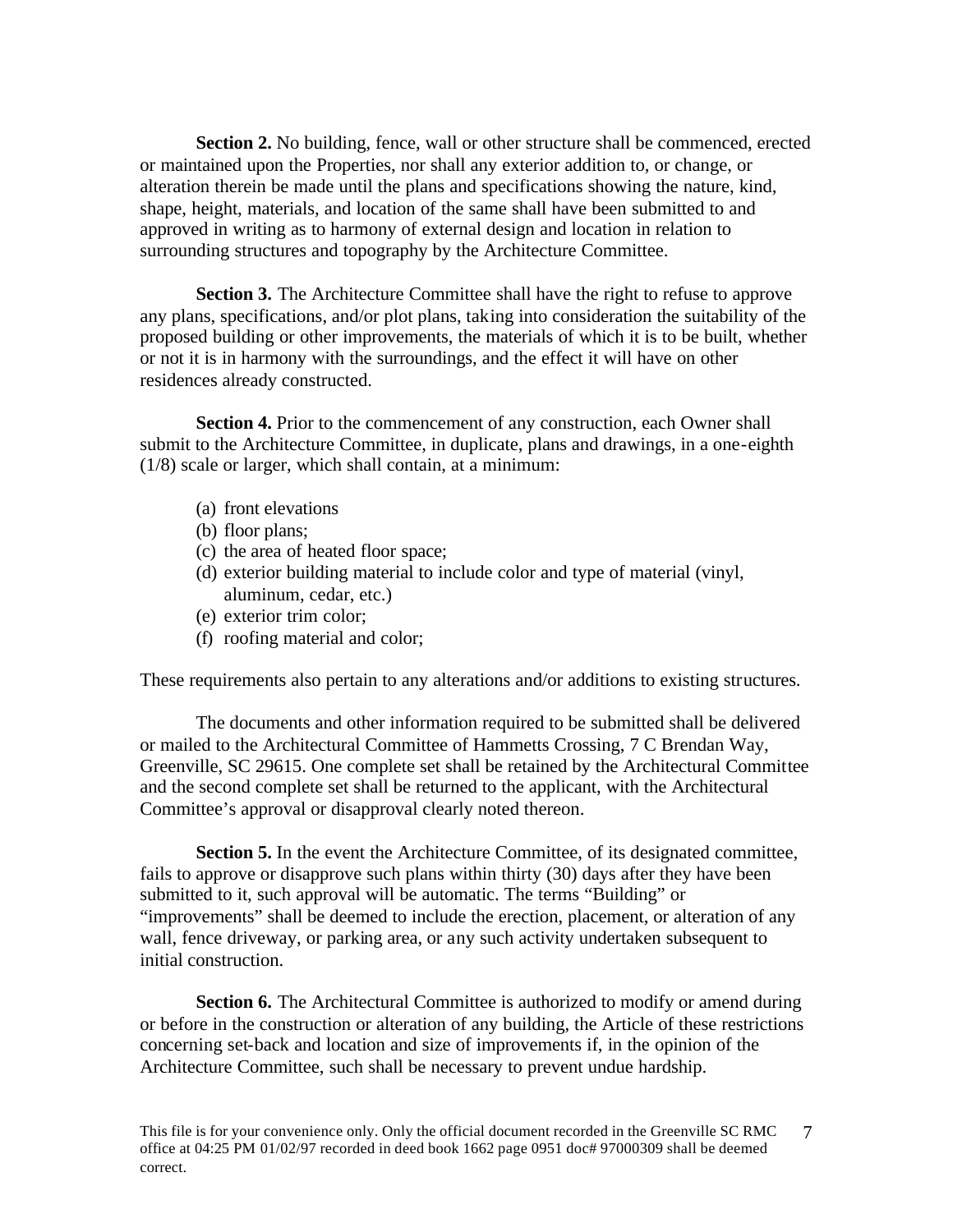**Section 7.** All construction, including fences, by any Owner, shall be performed by a licensed contractor or licensed builder and much be of materials and workmanship comparable to others in the subdivision.

**Section 8.** Once construction is commenced, each Owner shall be responsible for insuring that such work proceeds at an orderly timely pace, with no work stoppage in excess of fourteen (14) consecutive days, acts of God excepted.

**Section 9.** The construction of all houses and other structures shall be completed within six (6) months after the construction of same shall have commenced, except where such completion is impossible or would result in great hardship to the Owner or builder. Houses and other dwelling structures may not be temporarily or permanently occupied until completed. During the continuance of construction, the Owner shall require the contractor to maintain the residential lot in a clear and uncluttered condition. Clean up and removal of all boxes, trash or debris of any kind, shall be on a regular basis. No loose trash will be permitted to be strewn about the property at any time. Any contractor who disregards this cleanup requirement will be, without recourse, subject to immediate suspension of his work until he complies with the clean up requirement in every respect. Contractors who continue to disregard this clean up requirement may be permanently removed form the Property without recourse.

Upon completion of construction, the Owner shall cause the contractor to immediately remove all equipment, tools, and construction materials from the Lot. Any damage to roads or property owned by others caused by the Owner's contractor or other parties providing labor or services to the Owner, shall be repaired by the Owner or by the Declarant at Owner's expense. This includes damage to curbs.

**Section 10.** The Declarant expressly reserves the right to assign any of the duties, powers, functions, and approval authority set forth herein to any assignee at Declarant's sole discretion.

**Section 11.** Neither Declarant, Builder nor any other member of the Architecture Control Committee, shall be responsible or liable in any for defects in any plans or specifications approved by the Architectural Control Committee, nor for any structural defects in any work done according to such plans and specifications approved by the Architectural Control Committee. FURTHER, NEITHER DECLARANT, BUILDER NOR ANY MEMBER OF THE ARCHITECTURAL CONTROL COMMITTEE SHALL BE LIABLE IN DAMAGES TO ANYONE BY REASON OF MISTAKE IN JUDGEMENT, NEGLIGENCE, MISFEASANCE, MALFEASANCE OR NONFEASANCE ARISING OUT OF OR IN CONNECTION WITH THE APPROVAL OF DISAPPROVAL OR FAILURE TO APPROVE OR DISAPPROVE ANY SUCH PLANS OF SPECIFICATIONS OR THE EXERCISE OF ANY OTHER POWER OR RIGHT OF THE ARCHITECTURAL CONTROL COMMITTEE PROVIDED FOR IN THIS DECLARATION. EVERY PERSON WHO SUBMITS PLANS AND SPECIFICATIONS TO THE ARCHITECTURAL CONTROL COMMITTEE FOR APPROVAL AGREES, BY SUBMISSIONS OF SUCH PLAN AND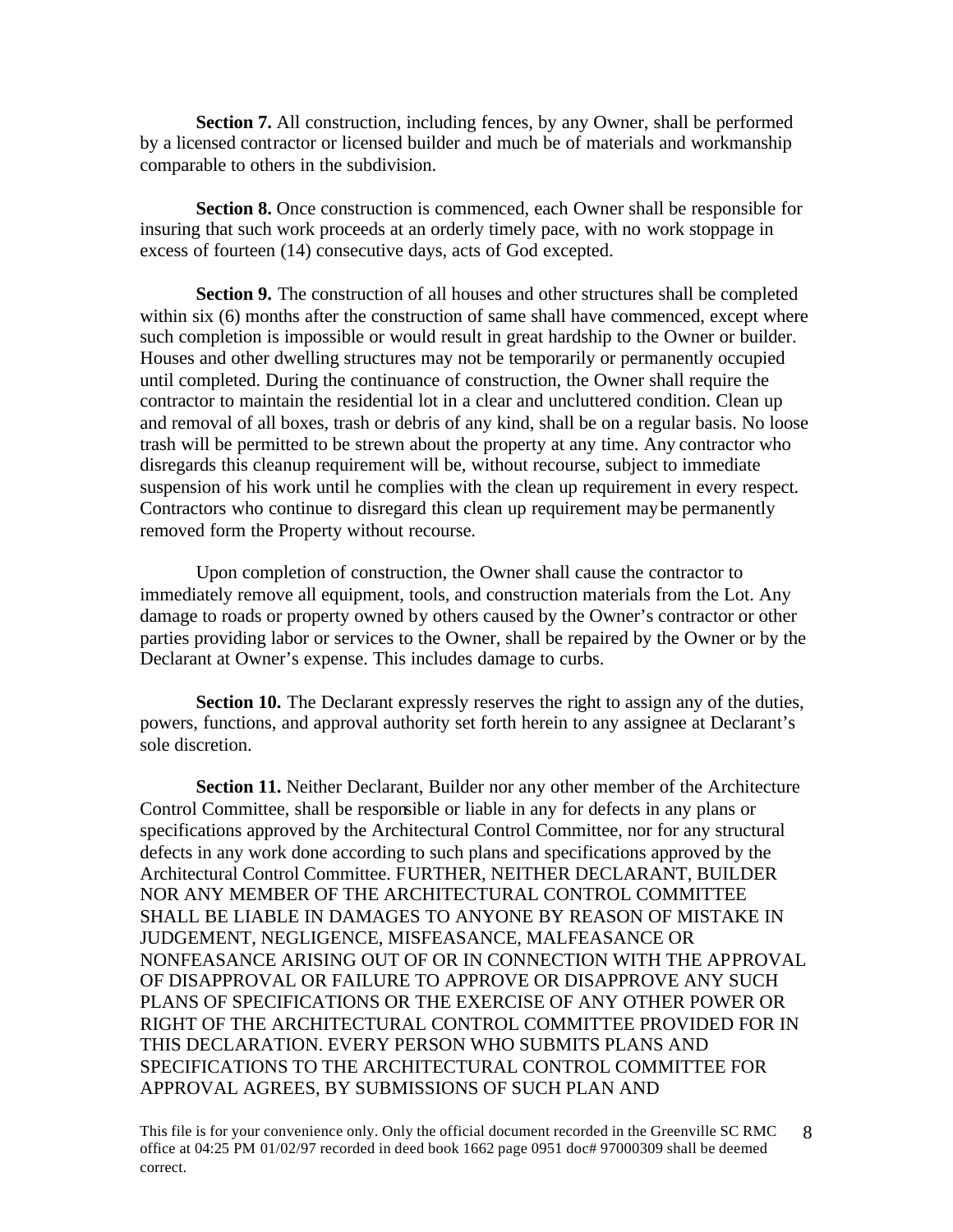SPECIFICATIONS, AND EVERY OWNER OF ANY LOT AGREES, THAT HE WILL NOT BRING ANY ACTION OR SUIT AGAINST DECLARANT, ASSOCIATION, ITS BOARD MEMBERS OR OFFICERS, OR ANY MEMBER OF THE ARCHITECTURAL CONTROL COMMITTEE, TO RECOVER ANY SUCH DAMAGES AND HEREBY RELEASES, REMISES, QUITCLAIMS, AND COVENANTS NOT TO SUE FOR ALL CLAIMS, DEMANDS, AND CAUSES OF ACTION ARISING OUT OF OR IN CONNECTION WITH ANY LAW WHICH PROVIDES THAT A GENERAL RELEASE DOES NTO EXTEND TO CLAIMS, DEMANDS, AND CAUSES OF ACTION NOT KNOWN AT THE TIME THE RELEASE IS GIVEN.

**Section 12.** It shall be the responsibility of each Owner and tenant thereof to prevent the accumulation of litter, trash, packing crates, or unkempt condition of building or grounds on his property, or to permit accumulations which shall tend to substantially decrease the beauty of the community as a whole or the specific area. No loose trash will be permitted to be strewn about the Property at any time. Garbage containers must be kept out of sight from the street, except during collection hours. All personal use items shall be stored inside when not in use. These items include but are not limited to, yard tools, sprinklers, wheel barrows and children's toys as would create a nuisance for the community. In the event the requirements of this section are not adhered to, the Association shall send written notice via certified mail giving an additional period for compliance of ten (10) days, unless a hardship or special circumstances requires additional time. If the violation continues, the Association may at its sole discretion, hire contractors or personnel to correct said violation and bill the Homeowner for all costs incurred. The amounts owed shall, if not paid, become a lien on the lot as specified herein.

# **ARTICLE V USES PERMITTED AND PROHIBITED**

**Section 1.** All platted Lots in Hammetts Crossing as shown on a plat of the property as hereinabove set forth shall be used for single family, residential purposes only, and no business or business activity shall be carried on or upon any Lot at any time, except with the written approval of the Architectural Control Committee; provided however, that nothing herein shall prevent Declarant or any builder of homes in Hammetts Crossing approved by Declarant from using any Lot owned by Declarant or such builder of homes for the purpose of carrying on business related to the development, improvement and sale of property in Hammetts Crossing.

**Section 2.** No tent, shack, garage, barn, storage building, or other out buildings shall be erected upon any Lot without approval from the Architectural Committee and, if approved, it shall not be used as a residence either temporarily or permanently. No structure of a temporary nature of an unfinished house shall be used as a residence and no house trailer, modular home, or mobile home shall be placed on any Lot either temporarily or permanently. Any boat, camping trailer, recreational vehicle, and/or similar equipment used for the personal enjoyment of a resident of a Lot shall at all times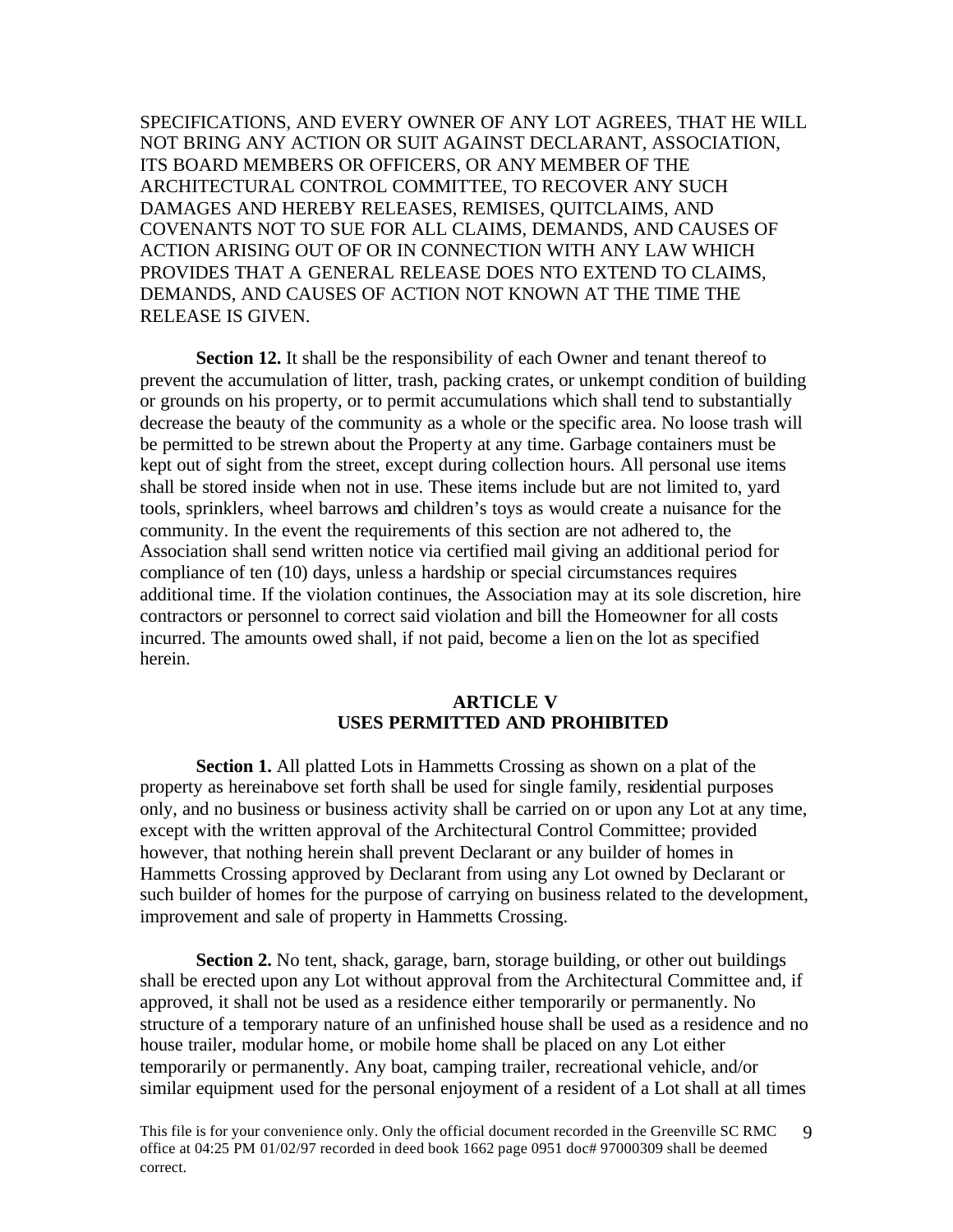be neatly stored and positioned so as to be inconspicuous at the rear of the dwelling, if accessible, and if not accessible, must be subject to Architectural Committee approval.

**Section 3.** No obnoxious or offensive activity shall be permitted anywhere on the property nor shall anything be done which may become an annoyance, nuisance, or menace to the neighborhood. No Lot or any part thereof shall be used for any business, commercial, or public purpose. Business activities in the home which delivers products or services for a fee on site are prohibited, as in nay business activity which utilizes more than twenty-five (25%) percent of the heated or unheated space in the home.

**Section 4.** No animals shall be kept, maintained, or quartered on any Lot or tract in the subdivision except that cats, dogs, rabbits, hamsters, or caged birds may be kept in reasonable numbers as pets for the pleasure of Owners so long as said animals do not constitute a nuisance or menace to the neighborhood.

**Section 5.** Tall shrubbery or hedges shall be trimmed to reasonable limits where traffic hazards may be created.

**Section 6.** Each Owner subject to these restrictions shall provide space for the offstreet parking of automobiles prior to the occupancy of any building or structure constructed on said Property in accordance with reasonable standards established by the Architectural Committee. Vehicles shall not be parked in any front or side yard except in areas designated as a driveway or parking area. Vehicles in disrepair shall not be stored on the Property. No passenger vehicles without current registration and license tags will be allowed in the subdivision or on any Owner's Lot. Vehicles being repaired out of doors must have work completed within twenty-four (24) hours. Visiting guests only may use paved streets for temporary parking of their vehicles. All owners must park in designated parking areas on their Lot. No commercial vehicles may be stored or housed on the Property at any time. The Declarant may also direct vehicle owners to park outside the confines of the property during the construction phase of any structure or landscaping.

# **ARTICLE VI EASEMENTS**

In addition to other easements as are shown on the recorded subdivision plat, a five foot easement is reserved over and across all side and rear lot lines, and a ten foot easement is reserved over and across the front lot line, for drainage, utility, cable television, gas, water, power, sewer, and telephone installation and maintenance; provided that should two lots be consolidated to support one residence, then and in that event, the easements herein above provided shall apply only with respect to the exterior lines of such consolidated lot.

When more than one Lot shall be used as a site for only one residence, the aforesaid five foot easement and ten foot easement shall apply only with respect to the exterior lines of such consolidated Lot.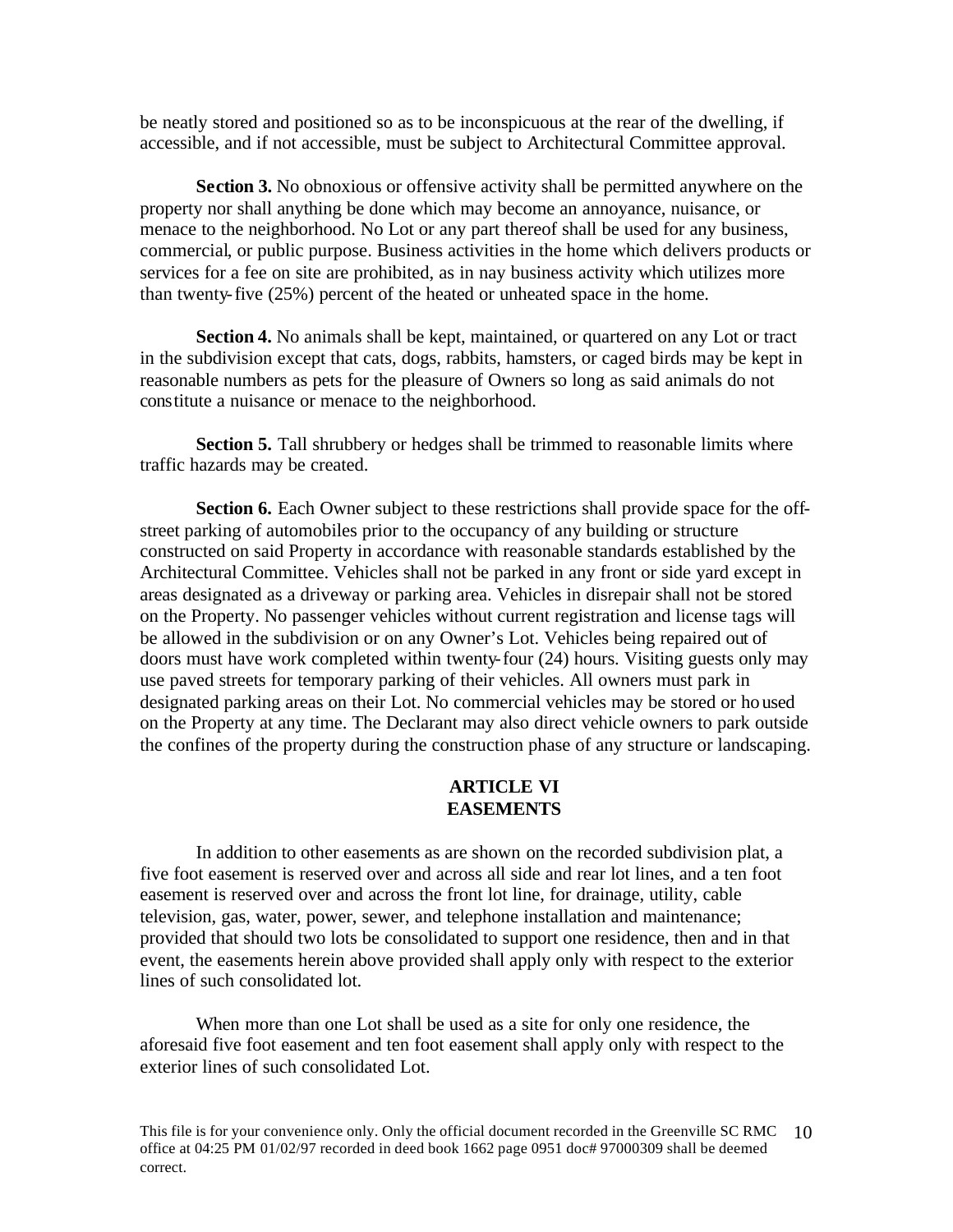Declarant specifically reserves the right to grant specific easements to any utility services listed herein at any time following the date hereof until any specific Lot shall be conveyed by Declarant. The right is reserved to authorize the lying and place of sewer, gas, and water pipelines, telephone, cable television, telegraph, and electrical light poles on any of the streets and easements shown on the recorded subdivision plat. An easement for the installation and maintenance of utilities and drainage facilities is reserved over said streets and easements.

# **ARTICLE VII SETBACK, LOCATION, AND SIZE OF IMPROVEMENTS AND OF BUILDING PLOTS.**

**Section 1.** Nothing herein contained shall be constructed to prohibit the use of more than one (1) Lot or portions of one or more lots as a single-residential building site, provided that said Lot would otherwise meet the requirements as to size, setback line, and directional facing of said building as determined by the Declarant.

**Section 2.** No building shall be erected on any Lot nearer to the front lot line or nearer to the side street line than the building setback line shown on the recorded plat. Any such building shall face toward the front line of the Lot except that building to be constructed on corner Lots shall face in the direction designated by the Architectural Committee. No building shall be located nearer to any interior side lot line than the distance determined by applicable building codes.

**Section 3.** Detached Buildings, approved as provided in Article VI shall be of the same exterior material as the house and of a size no greater than  $12'x12'$  and be placed no nearer to any lot line than the distance determined by applicable building codes. Location of all detached buildings shall be approved in advanced by the Architectural Committee.

**Section 4.** No wall, fence, or hedge shall be erected between the street and the front corner of main body of house. Subject to approval by the Architectural Committee, wood fences with a maximum height of six (6') feet are permitted to the rear of the front setback line (or the front of the home, if it is behind the setback line).

**Section 5.** The total area of all driveways shall be paved by plant mix concrete. All driveways shall be able to accommodate two (2) full-size cars parked side by side in the parking area of the driveway.

**Section 6.** No Lot shall be recut so as to face in any direction other than is shown on the recorded plat nor shall it be recut so as to make any building site smaller than is provided for herein.

**Section 7.** No residence shall be constructed containing less than 1800 square feet exclusive of porches, garages, and breezeways on lots 1 through 75 known as the Landing, nor less than 1200 on Lots 76 through 190 known as the Village. In computing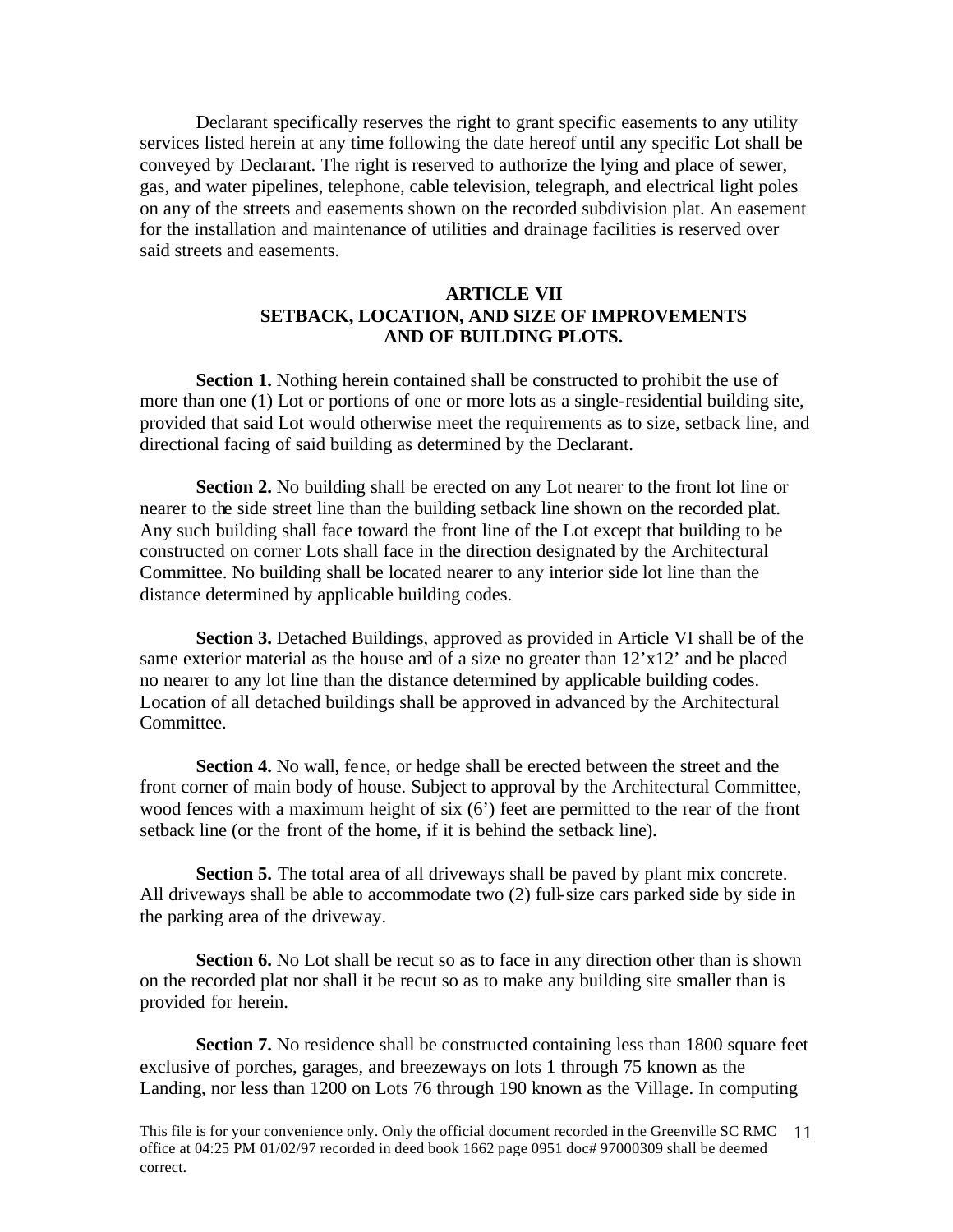the square footage of any residence containing a basement which is finished and heated, one-half (1/2) credit shall be given. Exceptions to this limitation may be granted by the Architectural Committee if in the opinion of the Committee that proposed residence would be in keeping with the overall concept of the subdivision.

**Section 8.** Roof pitches shall be at least  $6/12$  unless approval is given by the Architectural Committee for a lower pitch on a specific set of plans.

**Section 9.** Declarant has the right to install temporary barricade fencing.

**Section 10.** No residence shall be constructed without having at least a one car garage with a garage door that remains permanently as a functional garage. Garages may no be finished as additional livable square footage.

# **ARTICLE VIII MISCELLANEOUS**

**Section 1.** No signs shall be permitted on any Lots except that a single sign offering the Property for sale may be placed on such Lot, providing such sign is approved by the Architectural Committee.

**Section 2.** All residences shall have a special mailbox which will be available from a source to be specified by the Declarant. Mailboxes shall be maintained in good state of repair by Owners at all times.

**Section 3.** The removal of any trees in excess of six (6) inches in diameter at a height of three (3') feet above ground level shall require prior approval of the Architecture Committee. No trees may be removed until final building plans have been approved by the Architecture Committee.

**Section 4.** The property within this subdivision is hereby declared to be a wildlife sanctuary and all hunting or shooting is hereby prohibited.

**Section 5.** The Owner of each Lot shall cause written notice to be delivered to the Declarant upon the conveyance of any Lot by him, advising Declarant of the conveyance.

**Section 6.** No satellite or television dish or radio antenna shall be constructed or placed on any Lot except where type, size, screening, and location have been approved by the Architectural Committee. In no event shall a satellite dish or antenna be placed on the front or sides of the house or property.

**Section 7.** No aboveground pool shall be constructed or placed on any Lot, except that inflatable pools for small children are acceptable.

**Section 8.** Declarant reserves the right to place additional signs as needed.